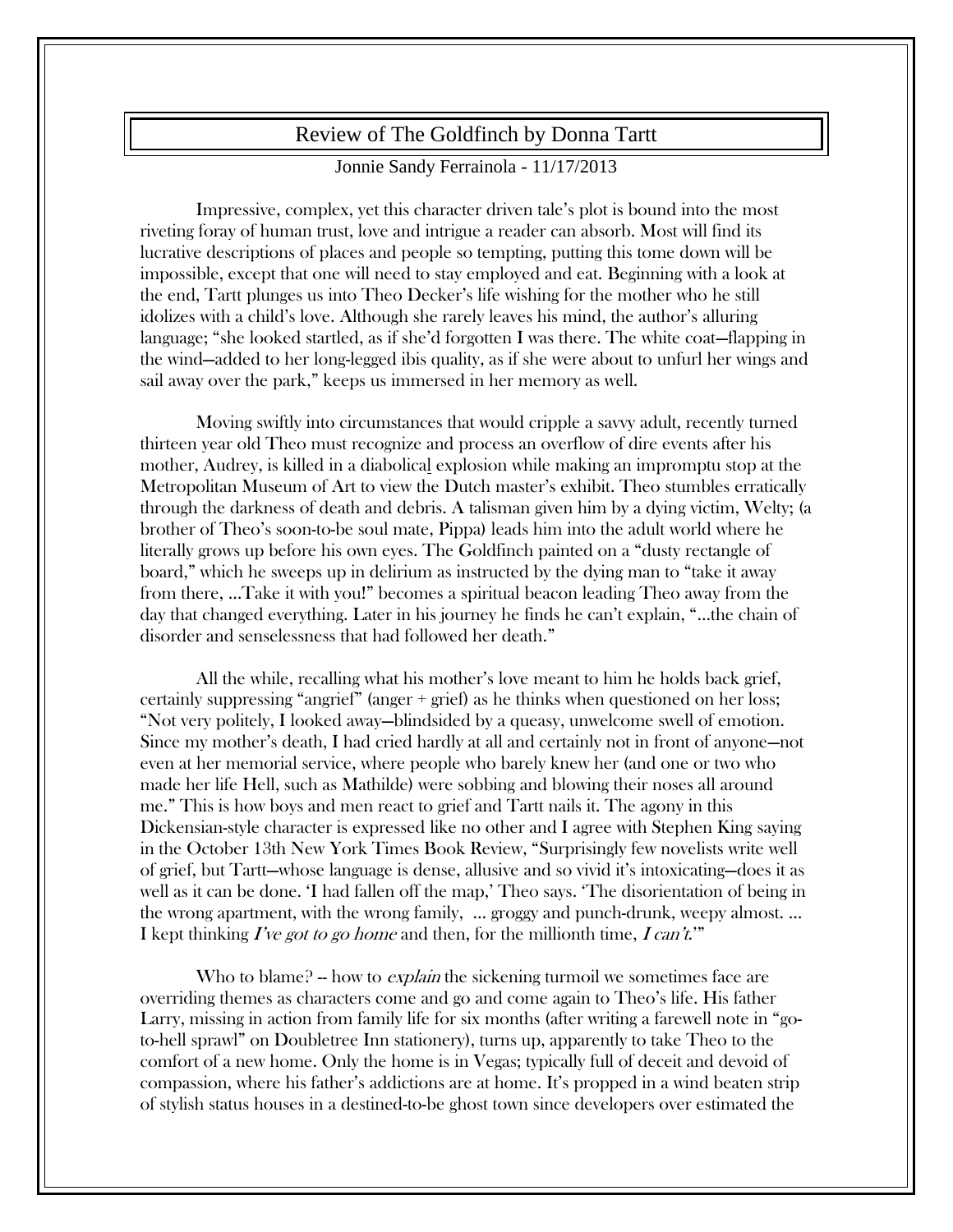lure of the desert's edge. So vast, "the school bus didn't actually go all the way out to the edge of Canyon Shadows." A major portion of the story resides in these 200 pages of how the seedy side of Vegas lives; bad deals, good drugs, mistaken advances and shit-faced language that many-- let's say those attracted to sweet yellow birds portrayed in art-- might find revolting, yet it is the riveting part of the plot that catapults us into an underworld.

Astute language from this veteran author keeps the reader on a virtual escape to Theo's world. "A wilderness of gilt, … gilded commodes and torchieres, and –undercutting the old-wood smell—the reek of turpentine, oil paint, and varnish," introduces us to a shop owned by Hobie, a master antique furniture restorer who befriends Theo. In one swift sentence we meet Boris Pavlikovsky, a well-traveled classmate he meets in Las Vegas, "Though he spoke English fluently enough, with a strong Australian accent, there was also a dark, slurry undercurrent of something else: a whiff of Count Dracula, or maybe it was KGB agent." Before bonding with Boris, Theo earns the nickname Potter (I'll let you keep guessing why). He shares Americanisms to educate Boris to common references like knowing that California is not a province and New England doesn't have a capital city. Their conversations include as many terms of vulgarity and disgust as two adolescents determined to be men can offer. All while endearing you to them as the loss of boyhood catapults the pair into chaos that only the recovery of the Goldfinch painting can cure.

The creation of The Goldfinch by Carel Fabritius in 1654 was the last of his work as he was killed that year in a gunpowder magazine explosion that decimated much of the Dutch city of Delft. Catering to the spell of this painting's undeniably charismatic bird -which some say symbolizes death and resurrection – the story takes a circuitous journey to the home of the art masters. Also a popular pet in Dutch homes during the  $17<sup>th</sup>$  century, perhaps artists kept these beautiful songbirds tethered to a perch for entertainment as they created. A seemingly inhumane captivity was obviously accepted in the Golden Age of art. Possible captors were the likes of Rembrandt van Rijn, Johannes Vermeer and Pieter de Hooch; Rembrandt a teacher to Fabritius and Vermeer a student.

The Goldfinch becomes an illusion of safety and comfort Theo returns to – even if only in thought-- when the ruthlessness of life overwhelms him. We enter a realm of stolen art as Tartt aptly escalates the importance of art and its meaning as well as the danger its sometimes priceless value presents to owners be they individual collectors or museums. With a mesmerizing look we're left to consider how this important aspect of histories recorded, past and present, is being excluded from mainstream education as an elective to be learned elsewhere. What I found an interesting parallel to fine art in the story is Tartt's exploration of the misunderstood world of antique collecting (as opposed to Mr. King's expressed boredom of the subject in his review) and how restored fakes are vetted out from the originals and devoured by the wealthy for show 'n' tell. Sometimes they are naïve to the authenticity like any buyer. Learning restoration from Hobie taught Theo the craft of caretaker he found solace in while realizing, "Caring too much for objects can destroy you. Only—if you care for a thing enough, it takes on a life of its own, doesn't it? And isn't the whole point of things—beautiful things—that they connect you to some larger beauty?"

As a coming of age obstacle, dealing with the loss of a parent as a teenager is the heartbreak few can explain-- Theo shares his insider struggle to make sense of it.